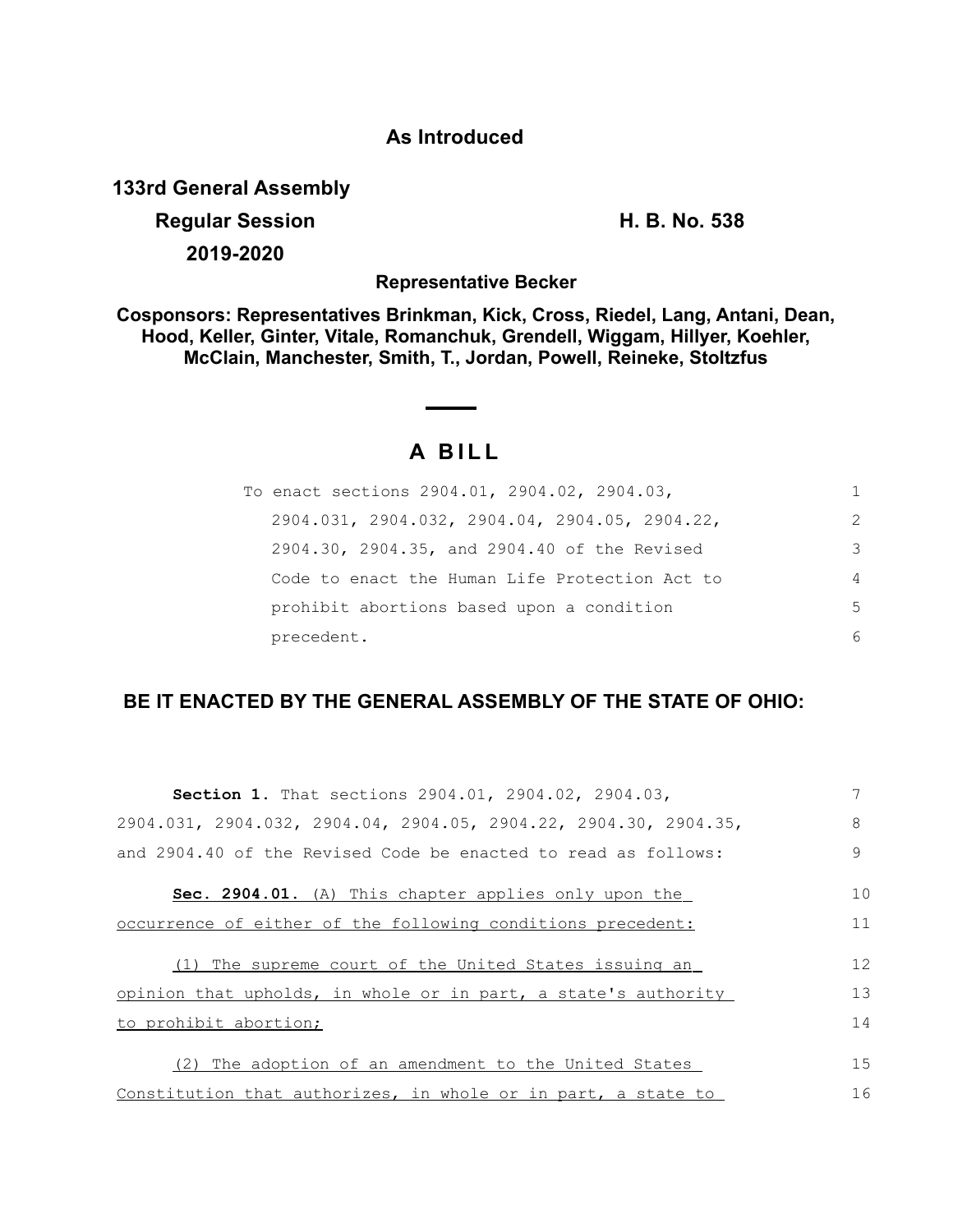| prohibit an abortion.                                                | 17 |
|----------------------------------------------------------------------|----|
| (B) Once either condition precedent in division (A) of               | 18 |
| this section has occurred:                                           | 19 |
| (1) This chapter supersedes all conflicting provisions of            | 20 |
| the Revised Code; and                                                | 21 |
| (2) No state funds shall be disbursed that would support a           | 22 |
| <u>violation of this chapter. No contract that is executed after</u> | 23 |
| this chapter becomes applicable shall be enforced, if that           | 24 |
| enforcement would require or support a violation of this             | 25 |
| chapter.                                                             | 26 |
| Sec. 2904.02. As used in this chapter:                               | 27 |
| (A) "Abortion" means the purposeful termination of a human           | 28 |
| pregnancy with an intention other than to produce a live birth       | 29 |
| <u>or to remove a dead fetus or embryo.</u>                          | 30 |
| (B) "Drug" has the same meaning as in section 4729.01 of             | 31 |
| the Revised Code.                                                    | 32 |
| (C) "Physician" has the same meaning as in section                   | 33 |
| 2305.113 of the Revised Code.                                        | 34 |
| (D) "Reasonable medical judgment" means a medical judgment           | 35 |
| that would be made by a reasonably prudent physician,                | 36 |
| knowledgeable about the case and the treatment possibilities         | 37 |
| with respect to the medical conditions involved.                     | 38 |
| (E) "Unborn child" means an individual organism of the               | 39 |
| species homo sapiens from fertilization until live birth.            | 40 |
| Sec. 2904.03. (A) No person shall purposely cause or                 | 41 |
| induce an abortion by either of the following:                       | 42 |
|                                                                      |    |

 (1) Prescribing, administering, or personally furnishing a 43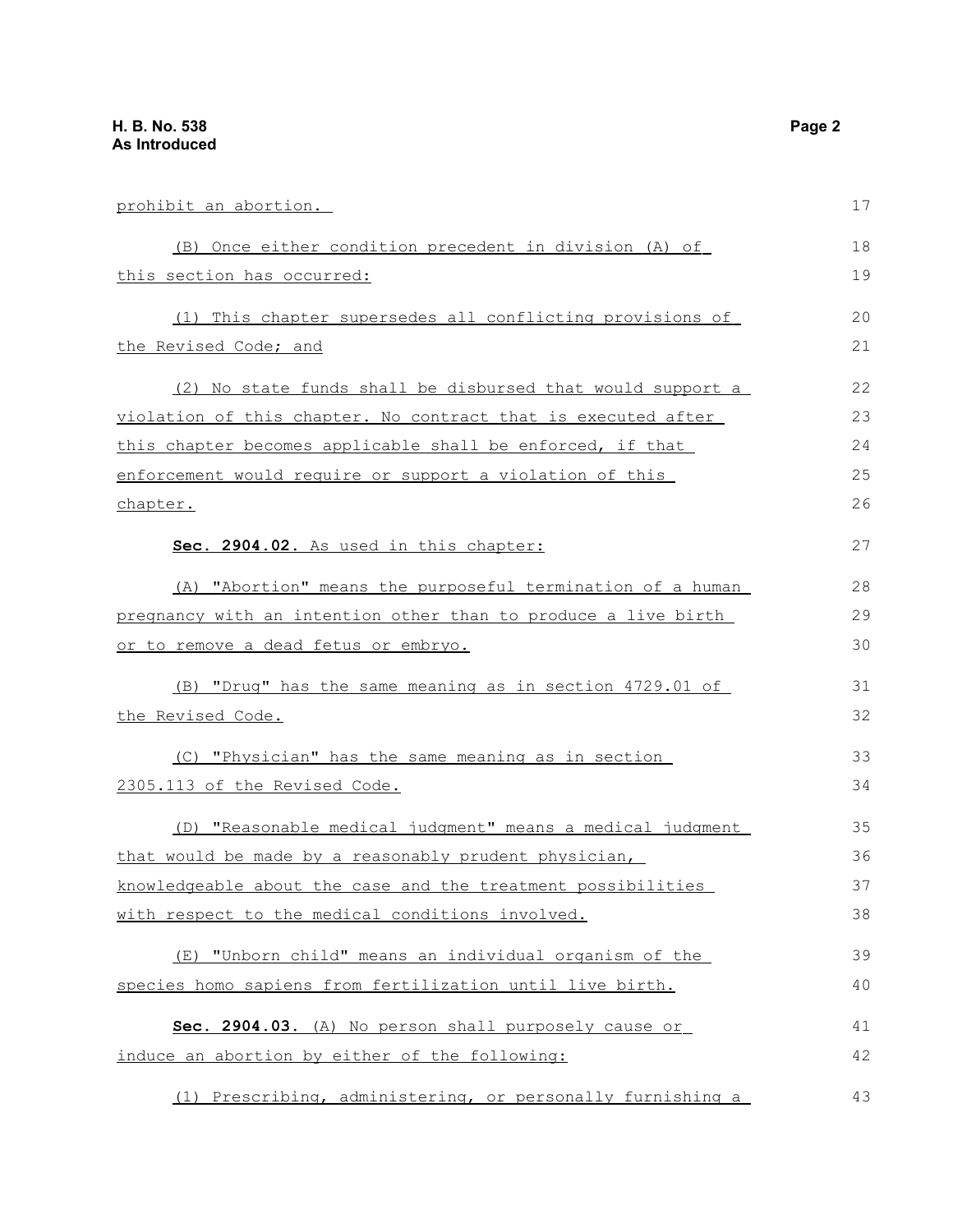| drug or substance;                                               | 44 |
|------------------------------------------------------------------|----|
| (2) Using an instrument or other means.                          | 45 |
| (B) Whoever violates division (A) of this section is             | 46 |
| guilty of criminal abortion, a felony of the fourth degree.      | 47 |
| Sec. 2904.031. (A) It is an affirmative defense to a             | 48 |
| charge under section 2904.03 of the Revised Code that the        | 49 |
| abortion was purposely performed or induced or purposely         | 50 |
| attempted to be performed or induced by a physician and that the | 51 |
| physician determined, in the physician's reasonable medical      | 52 |
| judgment, based on the facts known to the physician at that      | 53 |
| time, that the abortion was necessary to prevent the death of    | 54 |
| the pregnant woman or a serious risk of the substantial and      | 55 |
| irreversible impairment of a major bodily function of the        | 56 |
| pregnant woman.                                                  | 57 |
| (B) No abortion shall be considered necessary under              | 58 |
| division (A) of this section on the basis of a claim or          | 59 |
| diagnosis that the pregnant woman will engage in conduct that    | 60 |
| would result in the pregnant woman's death or a substantial and  | 61 |
| irreversible impairment of a major bodily function of the        | 62 |
| pregnant woman or based on any reason related to the woman's     | 63 |
| mental health.                                                   | 64 |
| Sec. 2904.032. Except when a medical emergency exists that       | 65 |
| prevents compliance with one or more of the following            | 66 |
| conditions, the affirmative defense set forth in section         | 67 |
| 2904.031 of the Revised Code does not apply unless the physician | 68 |
| who purposely performs or induces or purposely attempts to       | 69 |
| perform or induce the abortion complies with all of the          | 70 |
| following conditions:                                            | 71 |
| (A) The physician who purposely performs or induces or           | 72 |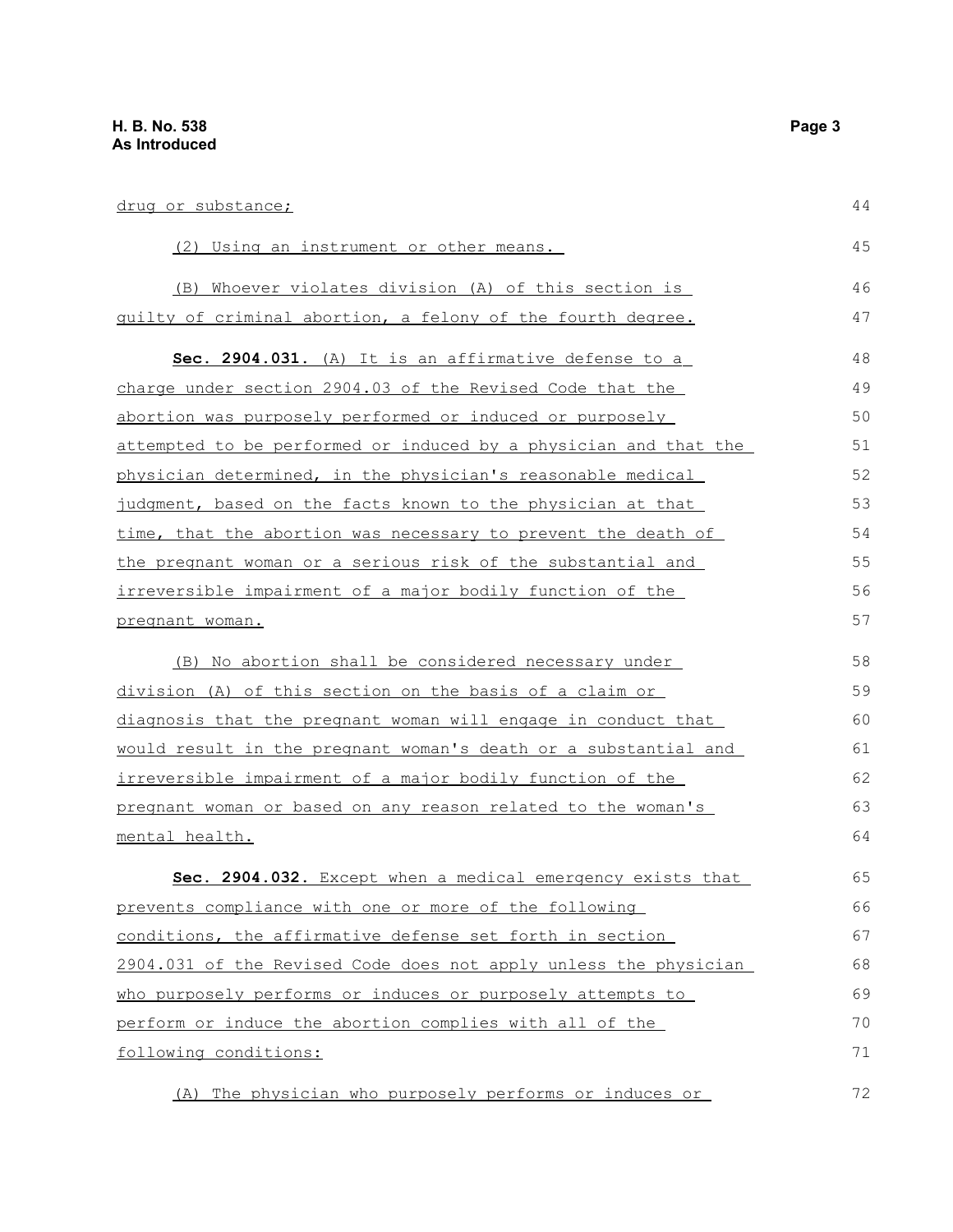| purposely attempts to perform or induce the abortion certifies   | 73  |
|------------------------------------------------------------------|-----|
| in writing that, in the physician's reasonable medical judgment, | 74  |
| based on the facts known to the physician at that time, the      | 75  |
| abortion is necessary to prevent the death of the pregnant woman | 76  |
| or a serious risk of the substantial and irreversible impairment | 77  |
| of a major bodily function of the pregnant woman.                | 78  |
| (B) A different physician not professionally related to          | 79  |
| the physician described in division (A) of this section          | 80  |
| certifies in writing that, in that different physician's         | 81  |
| reasonable medical judgment, based on the facts known to that    | 82  |
| different physician at that time, the abortion is necessary to   | 83  |
| prevent the death of the pregnant woman or a serious risk of the | 84  |
| substantial and irreversible impairment of a major bodily        | 85  |
| <u>function of the pregnant woman.</u>                           | 86  |
| (C) The physician purposely performs or induces or               | 87  |
| purposely attempts to perform or induce the abortion in a        | 88  |
| hospital or other health care facility that has appropriate      | 89  |
| neonatal services for premature infants.                         | 90  |
| (D) The physician who purposely performs or induces or           | 91  |
| purposely attempts to perform or induce the abortion terminates  | 92  |
| or attempts to terminate the pregnancy in the manner that        | 93  |
| provides the best opportunity for the unborn child to survive,   | 94  |
| unless that physician determines, in the physician's reasonable  | 95  |
| medical judgment, based on the facts known to the physician at   | 96  |
| that time, that the termination of the pregnancy in that manner  | 97  |
| poses a greater risk of the death of the pregnant woman or a     | 98  |
| greater risk of the substantial and irreversible impairment of a | 99  |
| major bodily function of the pregnant woman than would other     | 100 |
| available methods of abortion.                                   | 101 |
| (E) The physician certifies in writing the available             | 102 |

(E) The physician certifies in writing the available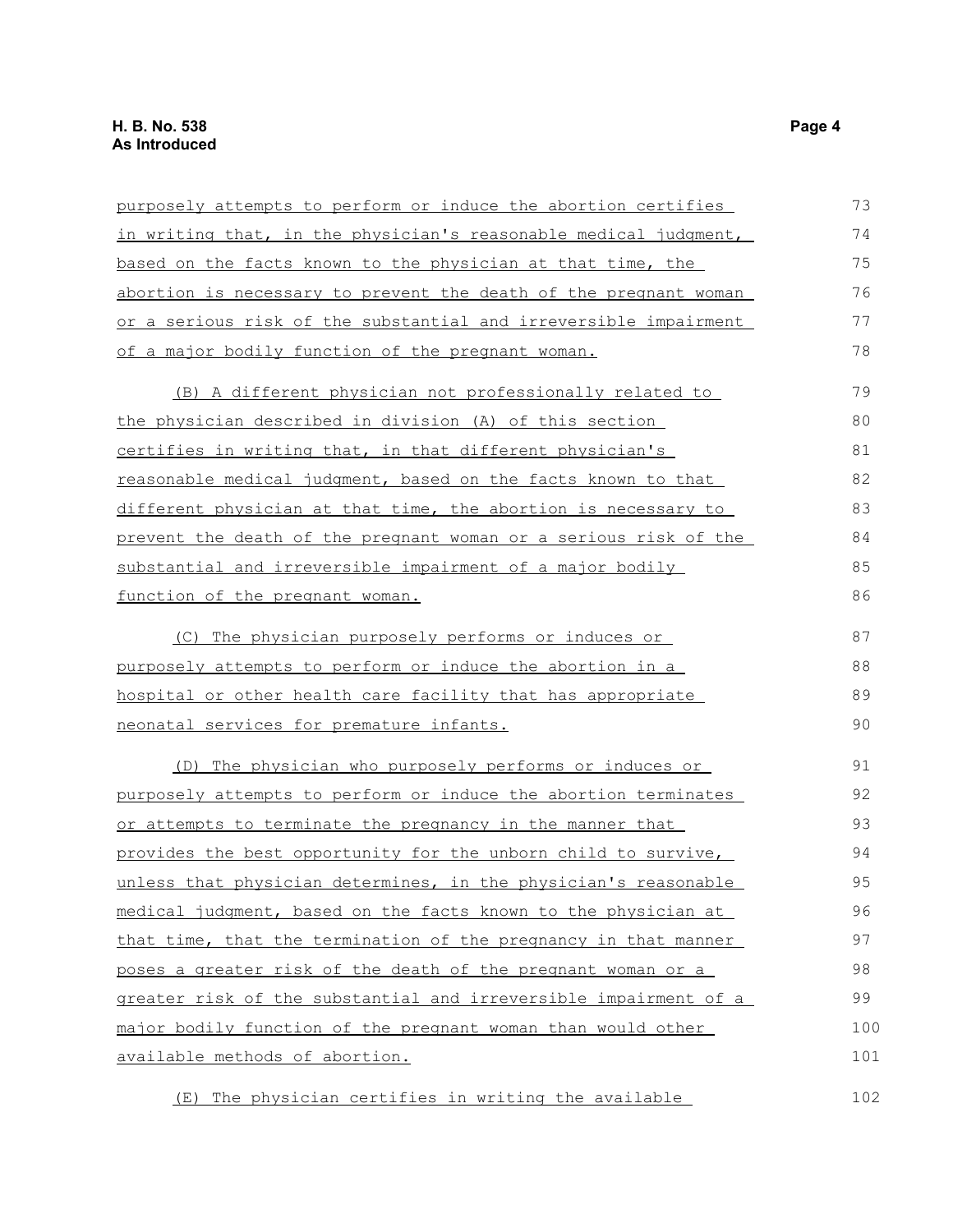| methods or techniques considered and the reasons for choosing    | 103 |
|------------------------------------------------------------------|-----|
| the method or technique employed.                                | 104 |
| The physician who purposely performs or induces or<br>(F)        | 105 |
| purposely attempts to perform or induce the abortion has         | 106 |
| <u>arranged for the attendance in the same room in which the</u> | 107 |
| abortion is to be performed or induced or attempted to be        | 108 |
| performed or induced at least one other physician who is to take | 109 |
| control of, provide immediate medical care for, and take all     | 110 |
| reasonable steps necessary to preserve the life and health of    | 111 |
| the unborn child immediately upon the child's complete expulsion | 112 |
| or extraction from the pregnant woman.                           | 113 |
| Sec. 2904.04. (A) No person shall purposely manufacture,         | 114 |
| possess for sale or distribution, advertise, or hold one's self  | 115 |
| out as possessing for sale or distribution, or sell or           | 116 |
| distribute, any drugs, medicine, instrument, or device, when any | 117 |
| of the following apply:                                          | 118 |
| (1) The person knows or has reasonable cause to believe          | 119 |
| that such drug, medicine, instrument, or device is capable of    | 120 |
| causing an abortion and is used primarily for that purpose.      | 121 |
| (2) The person knows or has reasonable cause to believe          | 122 |
| that the recipient to whom the person sells or distributes such  | 123 |
| drug, medicine, instrument, or device intends to use it to cause | 124 |
| <u>an abortion.</u>                                              | 125 |
| (3) The person directly or indirectly represents that such       | 126 |
| drug, medicine, instrument, or device is effective in causing an | 127 |
| abortion, regardless of whether it is effective as represented.  | 128 |
| (B) This section does not prohibit a manufacturer or             | 129 |
| distributor of drugs or surgical supplies, or a pharmacist or    | 130 |
| physician, from lawfully manufacturing, possessing, selling, or  | 131 |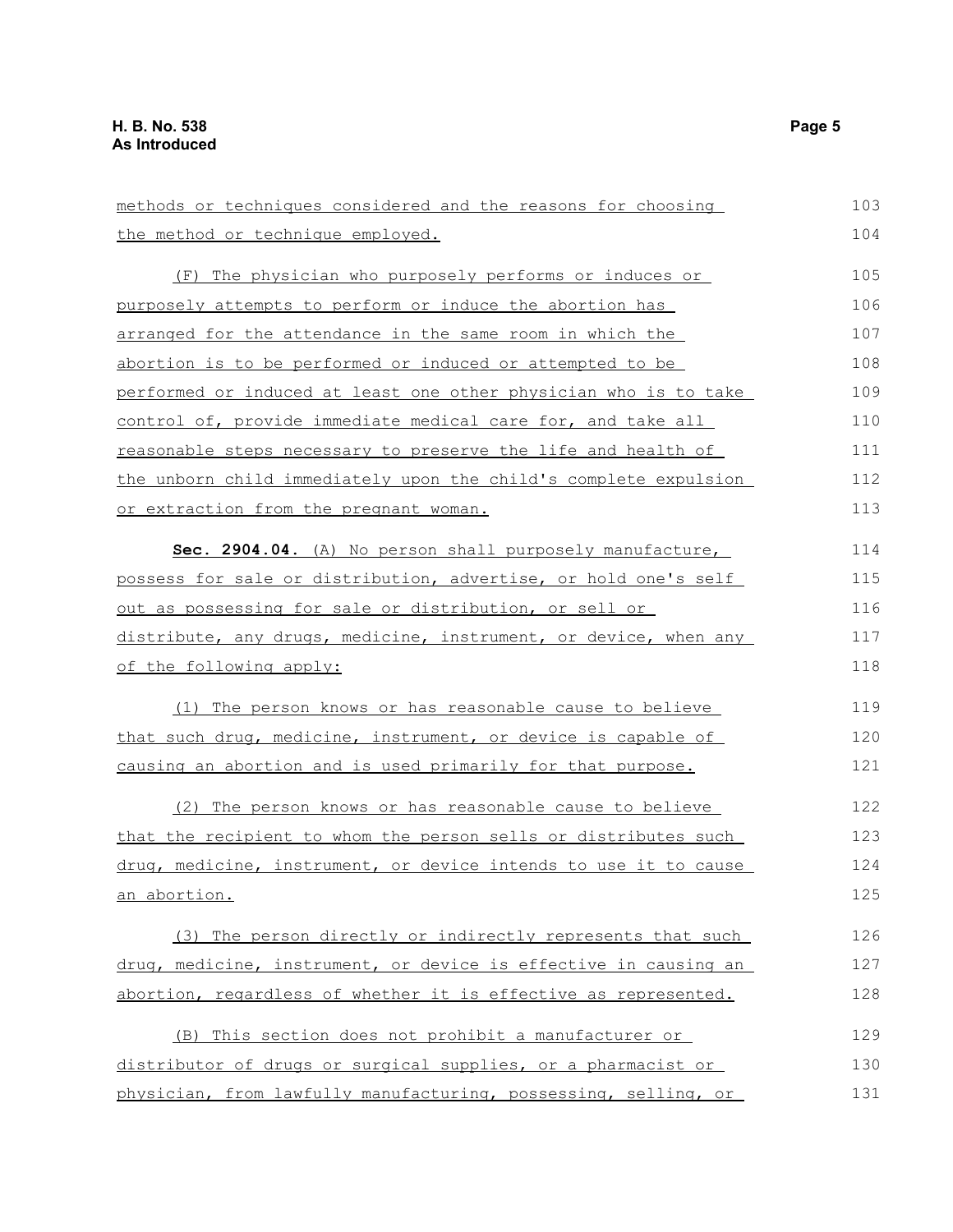| distributing, in the usual course of that person's business or   | 132 |
|------------------------------------------------------------------|-----|
| profession, any drug, medicine, instrument, or thing intended    | 133 |
| for any lawful medical purpose, including an abortion that meets | 134 |
| the affirmative defense as provided in sections 2904.031 and     | 135 |
| 2904.032 of the Revised Code.                                    | 136 |
| (C) Whoever violates this section is quilty of promoting         | 137 |
| abortion, a misdemeanor of the first degree.                     | 138 |
| Sec. 2904.05. (A) No person shall purposely take the life        | 139 |
| of a child born by attempted abortion who is alive when removed  | 140 |
| from the uterus of the pregnant woman.                           | 141 |
| (B) No person who performs an abortion shall purposely           | 142 |
| fail to use reasonable medical judgment to preserve the life of  | 143 |
| a child who is alive when removed from the uterus of the         | 144 |
| pregnant woman.                                                  | 145 |
| (C) Whoever violates this section is quilty of abortion          | 146 |
| manslaughter, a felony of the first degree.                      | 147 |
| Sec. 2904.22. A woman on whom an abortion was induced or         | 148 |
| attempted shall be immune from prosecution for any violation of  | 149 |
| sections 2904.03 to 2904.05 of the Revised Code.                 | 150 |
| Sec. 2904.30. The state medical board shall revoke a             | 151 |
| physician's license to practice medicine in this state if the    | 152 |
| physician is quilty of any violations of sections 2904.03 to     | 153 |
| 2904.05 of the Revised Code.                                     | 154 |
| Sec. 2904.35. (A) A woman on whom an abortion was                | 155 |
| performed in violation of sections 2904.03, 2904.04, or 2904.05  | 156 |
| of the Revised Code may file a civil action for the wrongful     | 157 |
| death of her unborn child if the violation was a proximate cause | 158 |
| of the death of her unborn child.                                | 159 |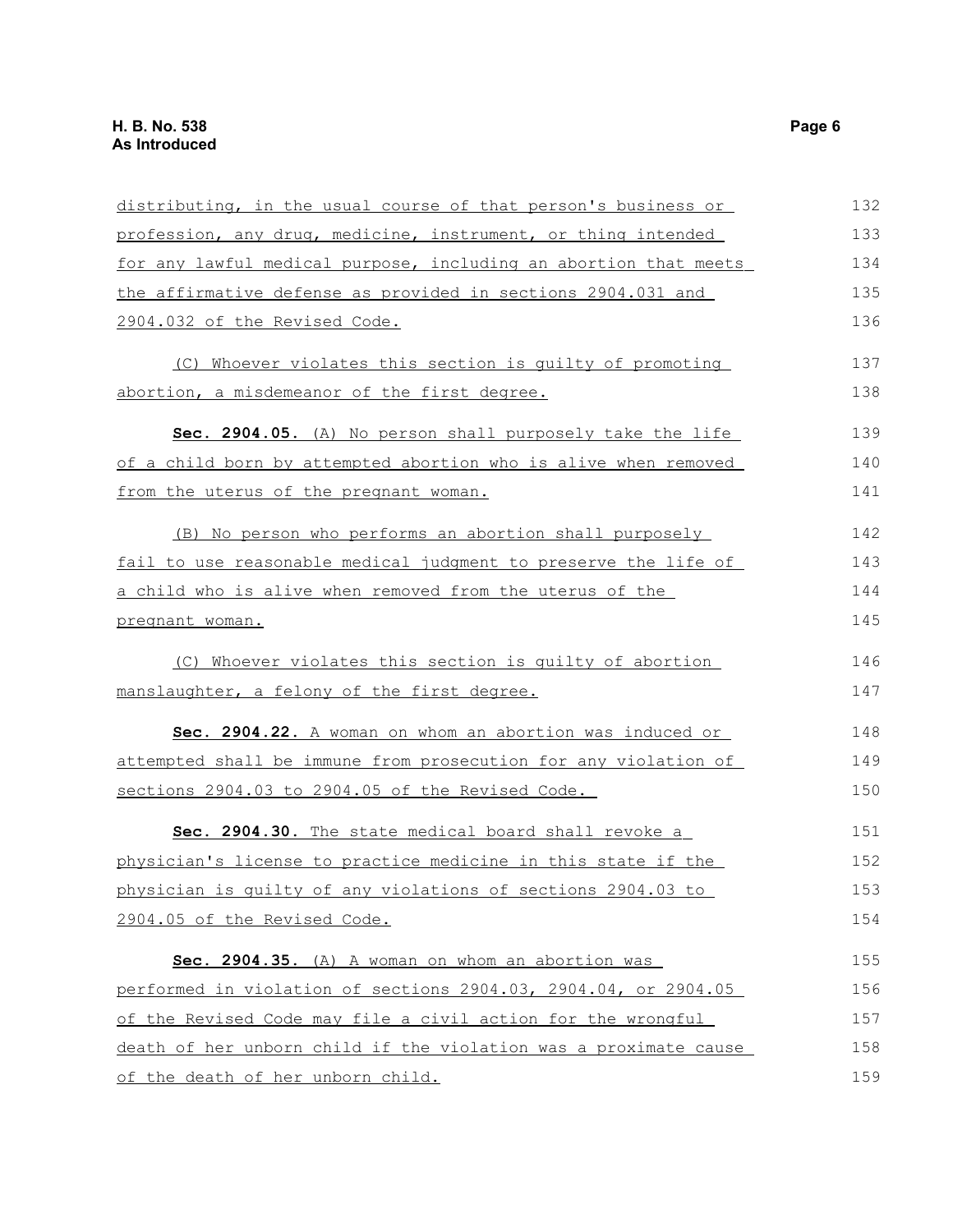| (B) A woman who prevails in an action filed under division             | 160 |
|------------------------------------------------------------------------|-----|
| (A) of this section shall receive both of the following from the       | 161 |
| person who committed the one or more acts described in that            | 162 |
| division:                                                              | 163 |
| (1) Damages in an amount equal to ten thousand dollars or              | 164 |
| an amount determined by the trier of fact after consideration of       | 165 |
| the evidence, at the mother's election at any time prior to            | 166 |
| <u>final judgment subject to the same defenses and requirements of</u> | 167 |
| proof, except any requirement of live birth, as would apply to a       | 168 |
| suit for the wrongful death of a child who had been born alive;        | 169 |
| (2) Court costs and reasonable attorney's fees.                        | 170 |
| (C) A determination by a court of record that section                  | 171 |
| 2904.03, 2904.04, or 2904.05 of the Revised Code is                    | 172 |
| unconstitutional shall be a defense to an action filed under           | 173 |
| division (A) of this section alleging that the defendant               | 174 |
| violated the division that was determined to be                        | 175 |
| unconstitutional.                                                      | 176 |
| (D) If the defendant in an action filed under division (A)             | 177 |
| of this section prevails and all of the following apply, the           | 178 |
| court shall award reasonable attorney's fees to the defendant in       | 179 |
| accordance with section 2323.51 of the Revised Code:                   | 180 |
| (1) The court finds that the commencement of the action                | 181 |
| constitutes frivolous conduct, as defined in section 2323.51 of        | 182 |
| the Revised Code.                                                      | 183 |
| (2) The court's finding in division (D) (1) of this section            | 184 |
| is not based on that court or another court determining that           | 185 |
| section 2904.03, 2904.04, or 2904.05 of the Revised Code is            | 186 |
| unconstitutional.                                                      | 187 |
| (3) The court finds that the defendant was adversely                   | 188 |